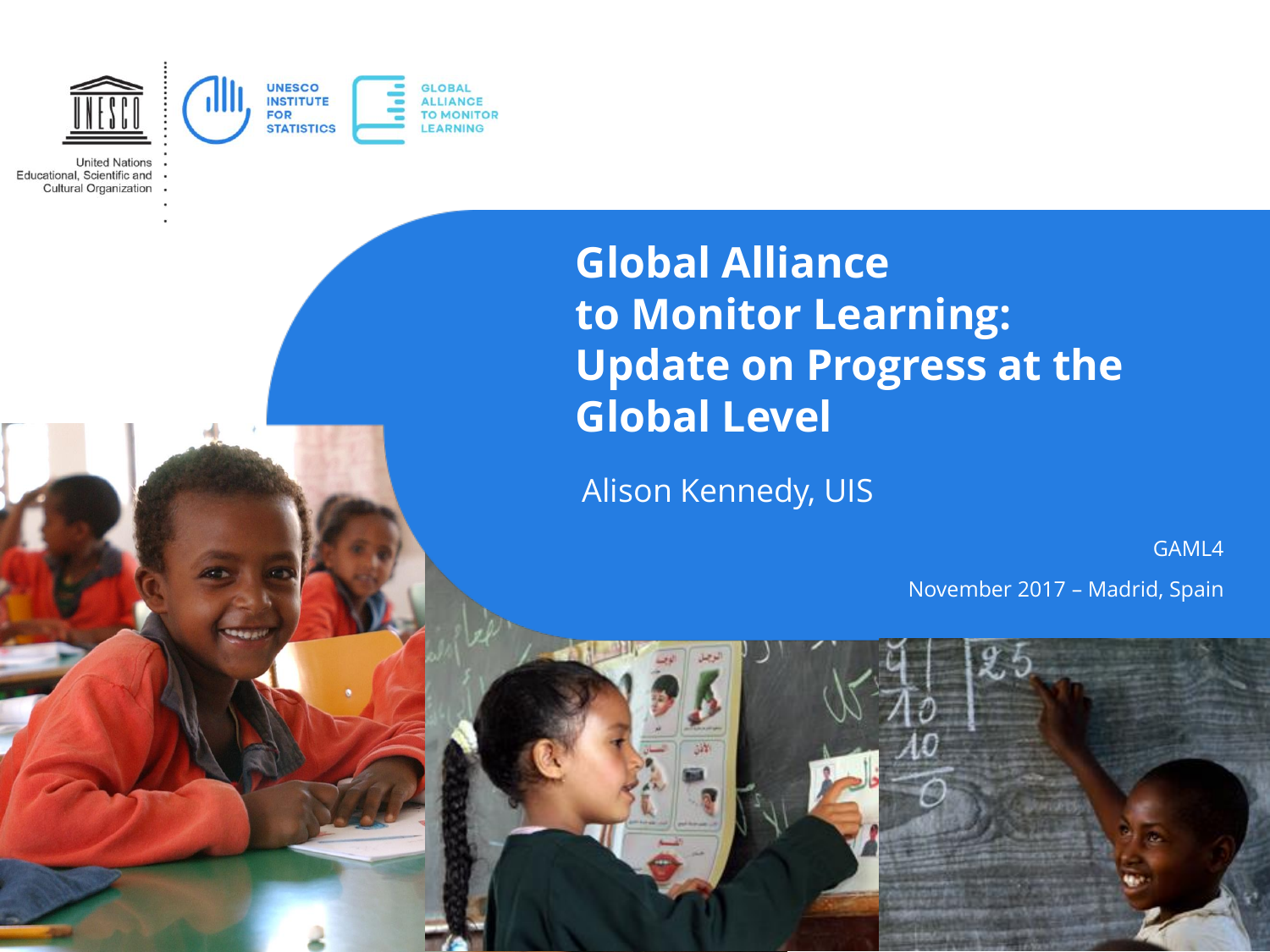

### **Technical Cooperation Group on Education 2030- SDG 4 Indicators**

**Sister group to GAML overseeing the technical implementation of the SDG 4 global and thematic indicator frameworks**

- **Third meeting 1-2 June 2017**
	- **Three working groups** established
		- **Indicator development**
		- Capacity building
		- Data reporting and dissemination
	- **New indicator methodologies** 
		- **Reviewed by WG on Indicator** Development or GAML Task **Forces**
		- **Approved by TCG**
		- **Submitted to IAEG-SDGs if global** indicator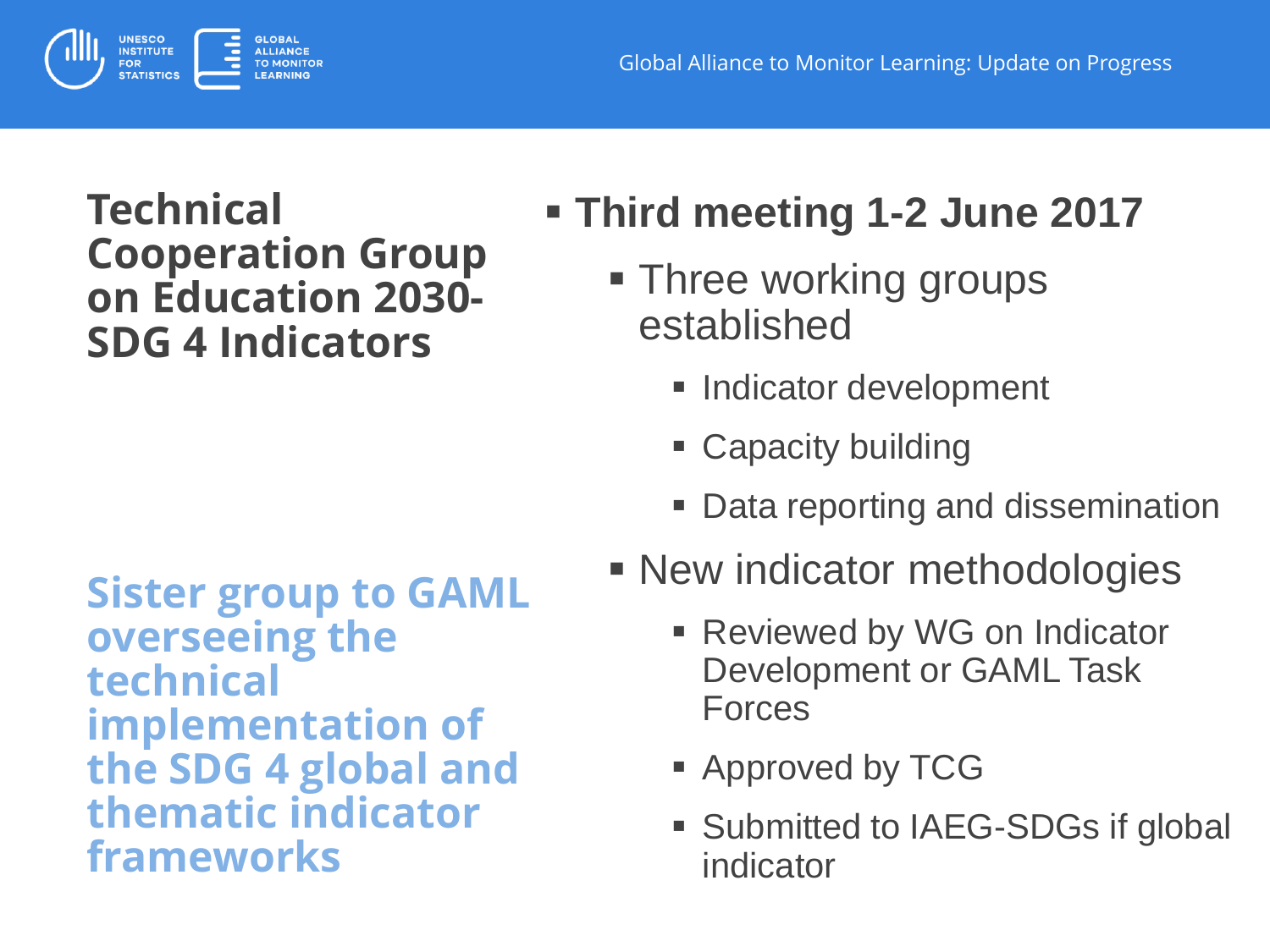

## **Education 2030 Steering Committee**

**28-29 June 2017**

**Global political forum for consultation and coordination of efforts to achieve Education 2030**

# Reviewed

- **Policies and strategies**
- **Financing of education**
- Monitoring and reporting
- Recommended
	- **Increased national ownership**
	- Strengthened coordination and capacities
	- **Provision of technical guidance**
	- $\blacksquare$  Increased financing  $-$  domestic and international
	- **Strategic approach to HLPF reporting**
	- Prioritisation/sequencing of indicators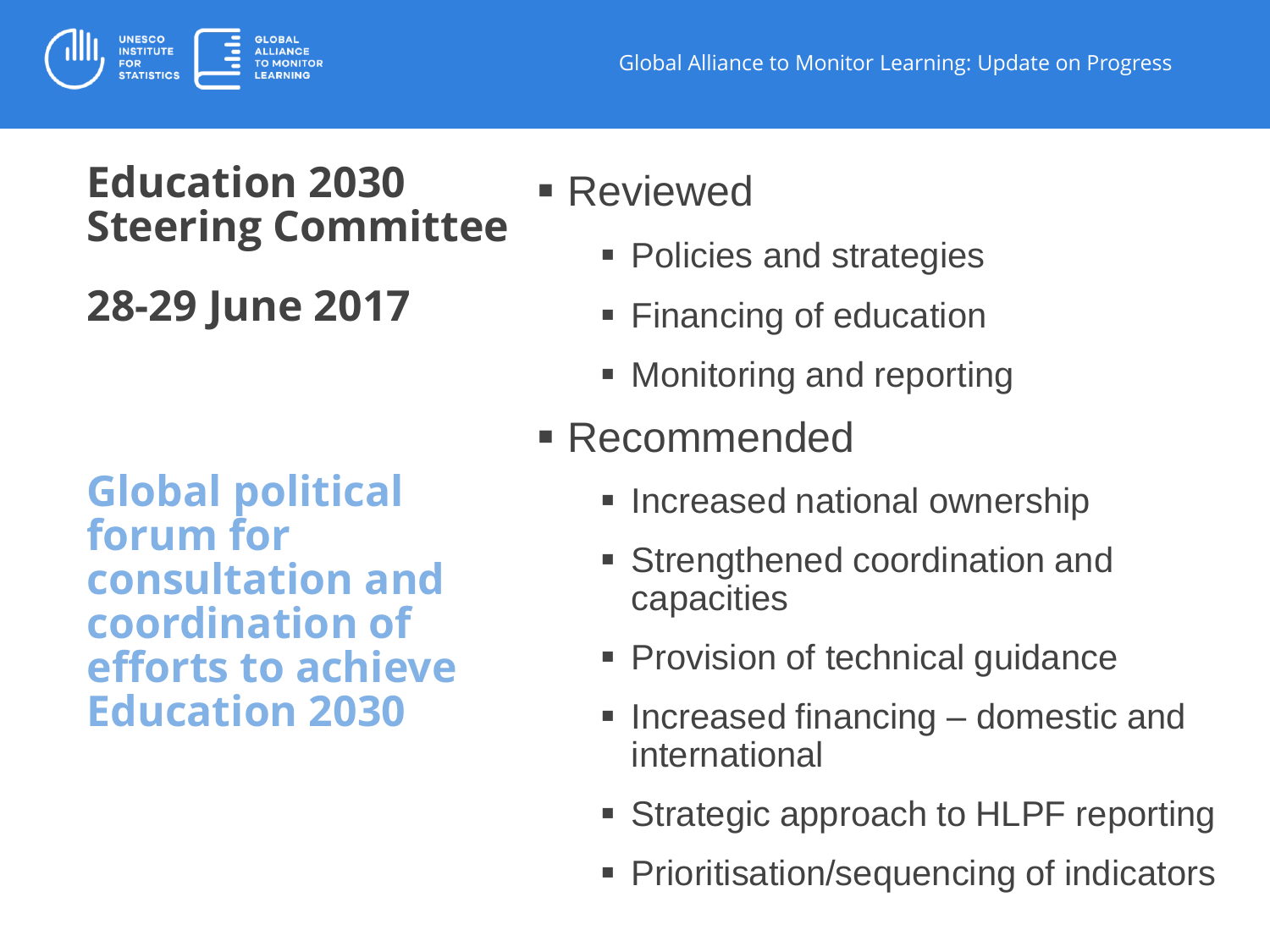

## **Global indicator framework**

# **Formally adopted**

- By ECOSOC in June 2017
- By UN General Assembly in July 2017

#### **Consequences Global indicators**

- Are recommended for use until at least 2020
- No indicators will be dropped before 2020
- Work continues on indicators requiring further methodological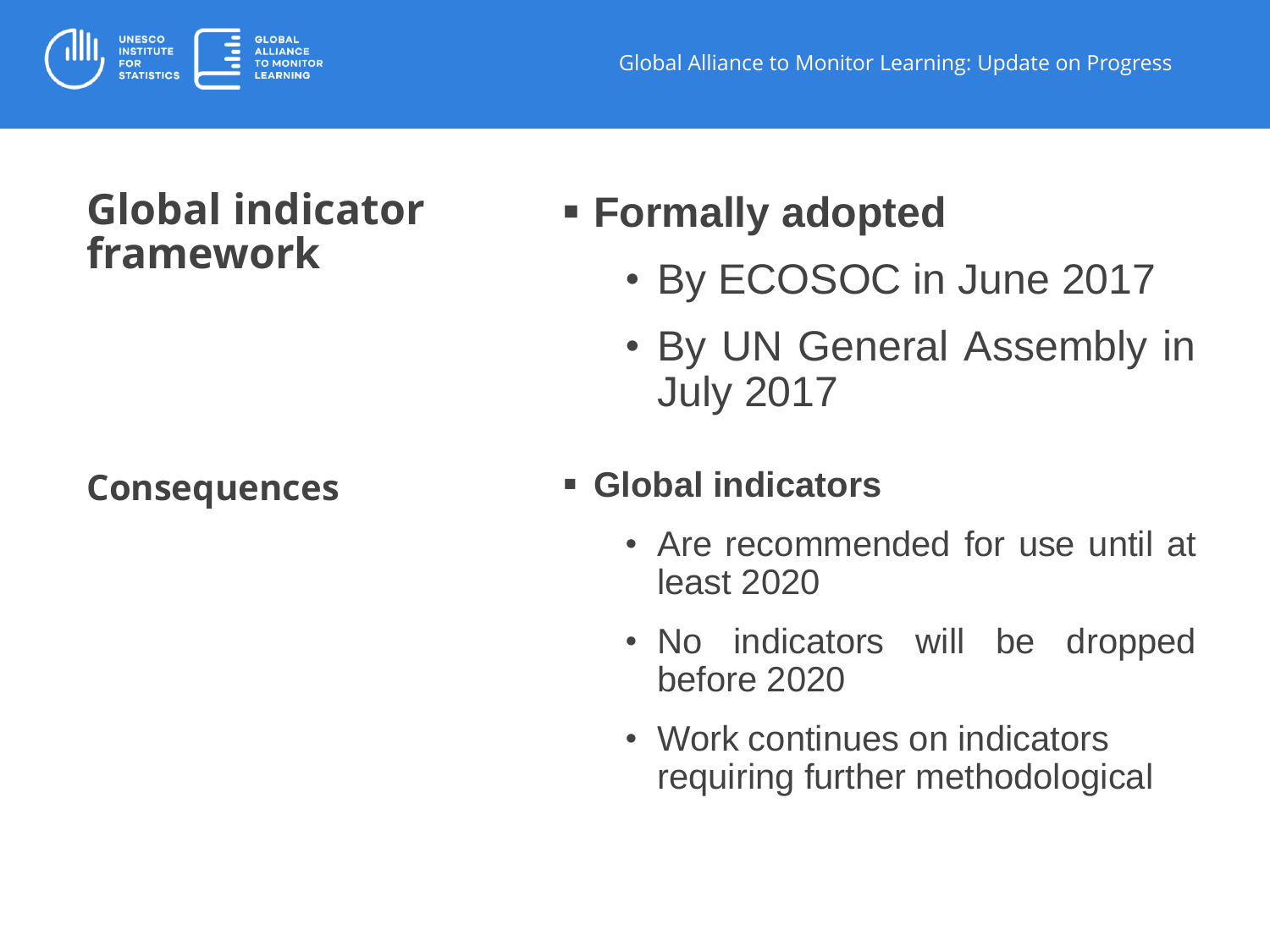



### **High Level Political Forum**

#### **UN central platform for follow-up and review of SDGs**

- 2017 Eradicating poverty and promoting prosperity in a changing world
	- Goals 1-3, 5, 9, 14 and 17
- 2018 Transformation towards sustainable and resilient societies
	- Goals 6, 7, 11, 12, 15 and 17
- 2019 Empowering people and ensuring inclusiveness and equality
	- Goals **4**, 8, 10, 13, 16 and 17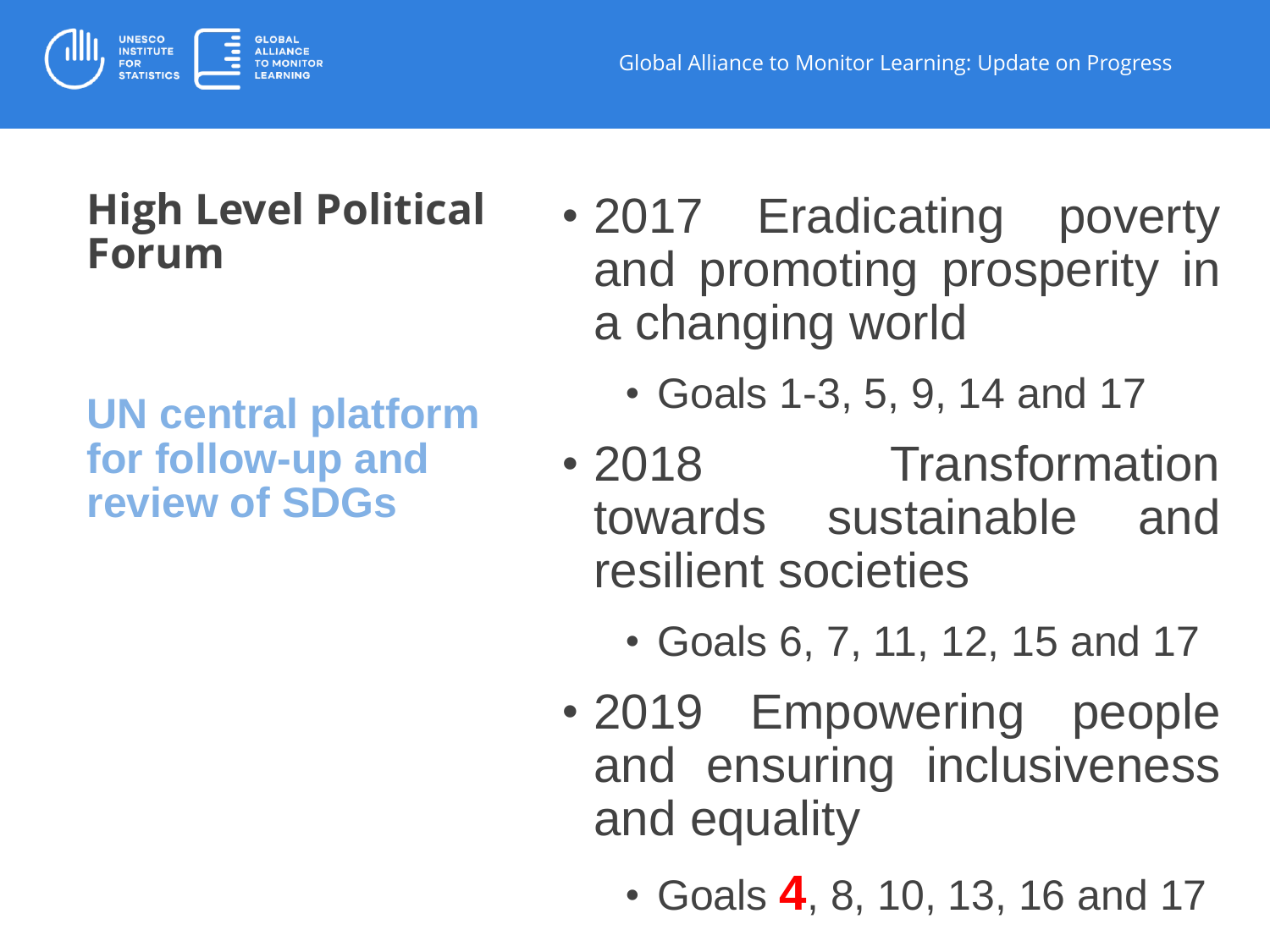

### **Inter-Agency and Expert Group on SDG Indicators**

**Global technical expert group responsible for developing and Implementing the global indicator framework**

# **Continuing to work**

- With custodian agencies to develop Tier III indicators
- To develop guidelines and recommendations on
	- **Using SDMX for national** reporting of data
	- **Using geospatial information** to enhance reporting
	- **I** Identifying interlinkages between targets and indicators for better analysis
	- **Harmonization of categories** for data disaggregation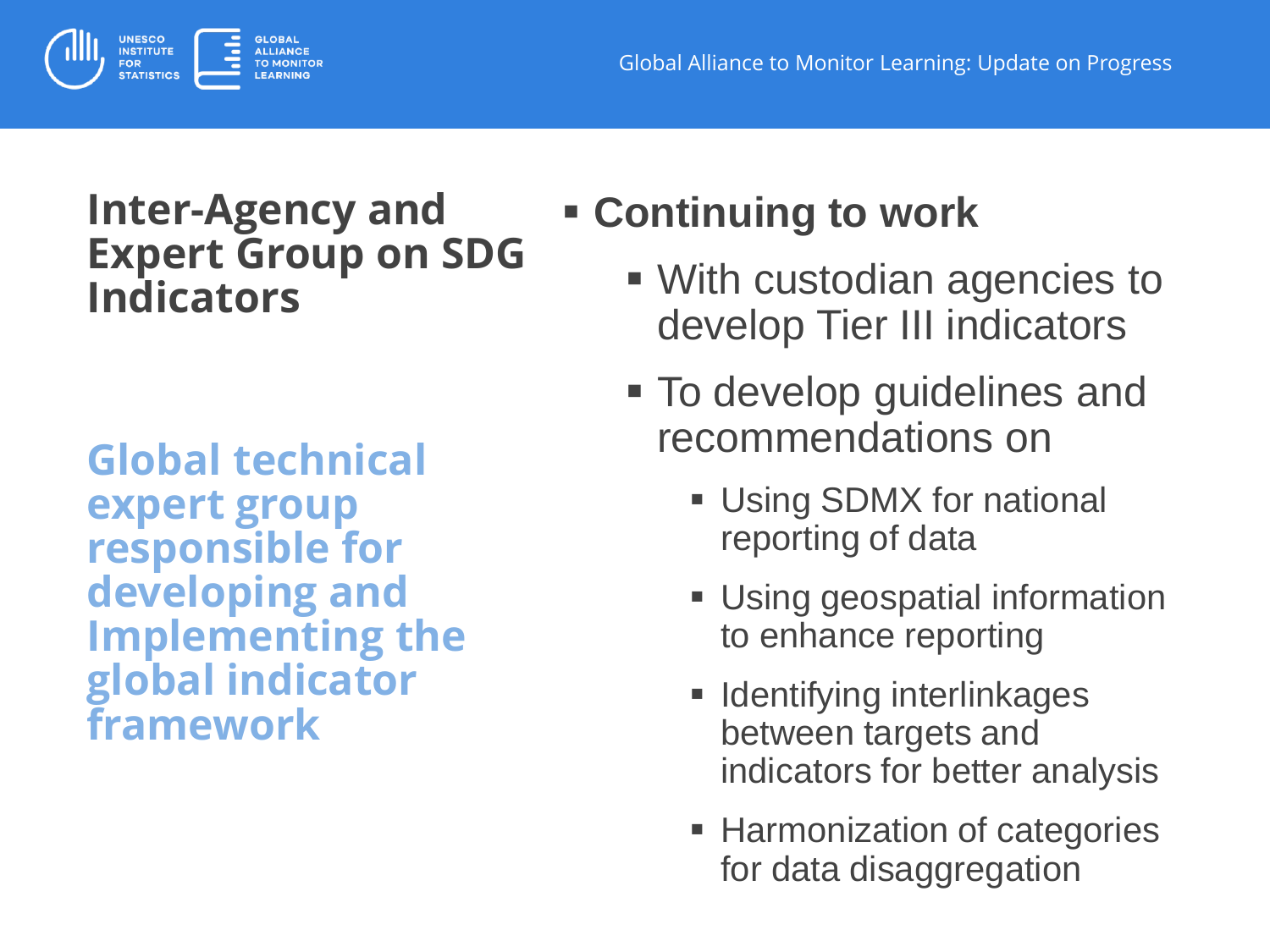

### **Inter-Agency and Expert Group on SDG Indicators**

# **Review of Tier classifications**

- Considered but rejected application by UIS to reclassify 4.1.1 (a) from Tier III to Tier II in November 2017
- Reasoning
	- **Lack of cross-national** comparability between regional assessments
	- **No internationally agreed** definition or methodology for defining minimum proficiency levels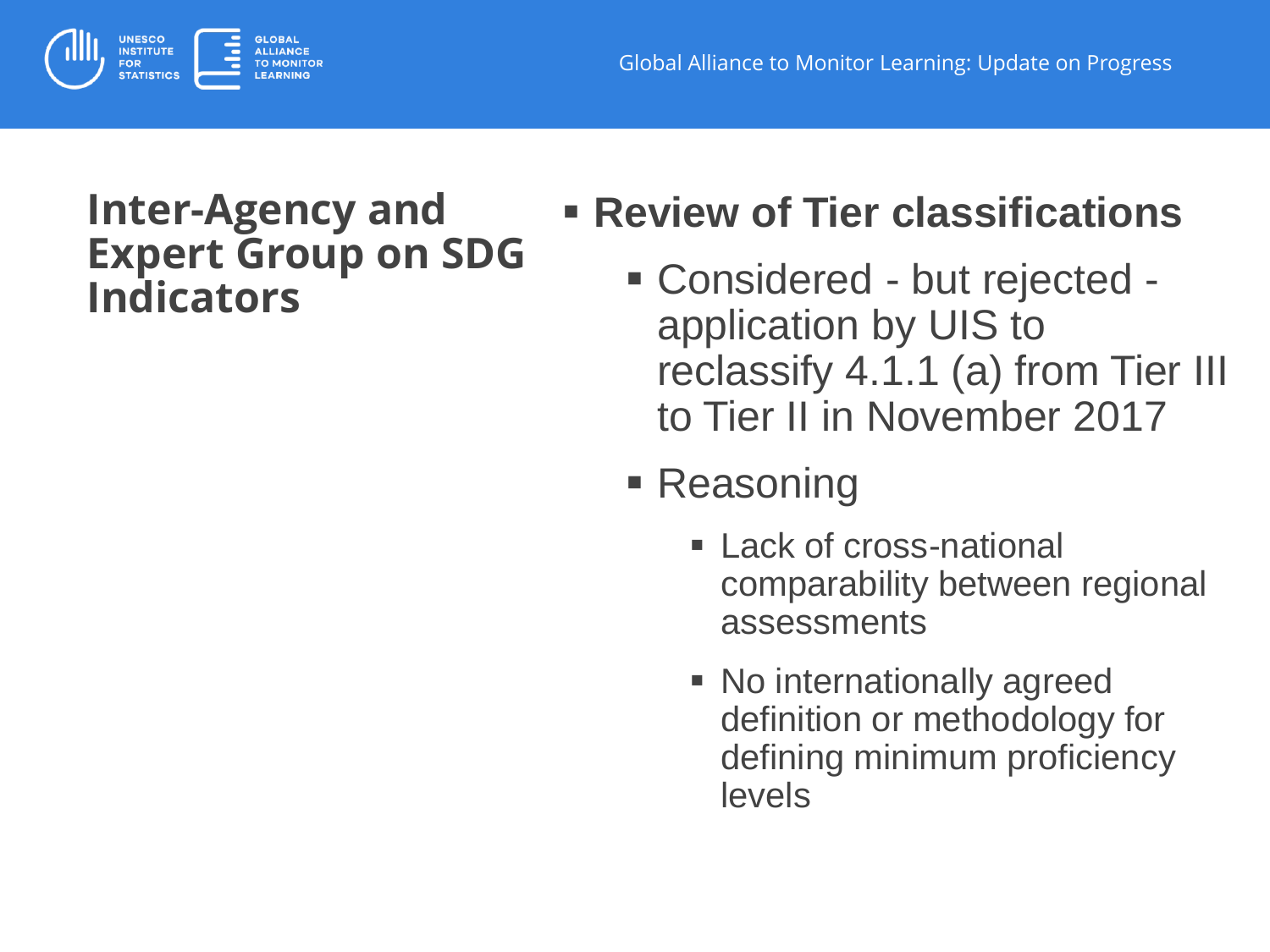

### **Inter-Agency and Expert Group on SDG Indicators**

## **Major review of global framework**

- **Preparations under way for** review in 2019, adoption by UN Statistical Commission in 2020
- Additional indicators
	- IAEG Members will propose a small number of additional indicators for some targets (including 4.1)
- **Indicators to be dropped** 
	- No current news